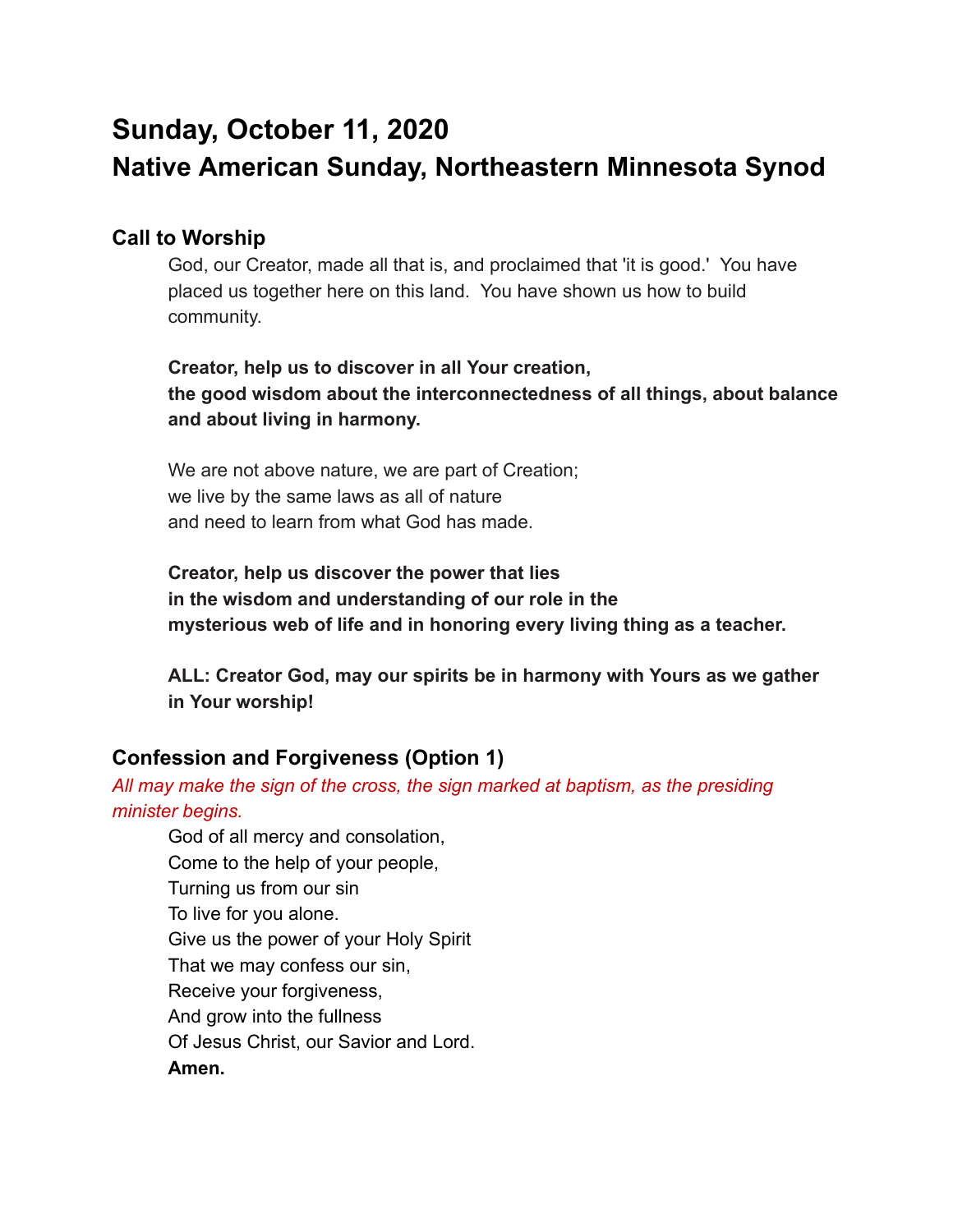Let us confess our sin in the presence of God and of one another.

### *Silence is kept for reflection.*

The Doctrine of Discovery is a philosophical and legal framework dating to 15th century European papal decrees. This framework gave Christian governments a false moral rationale for invading and seizing indigenous lands and people around the world. Its effects, including intergenerational trauma, still linger in our social and legal systems.

We confess our complicity in this sinful doctrine, and we are grateful that this synod, along with the Evangelical Lutheran Church in America, by official repudiation of the Doctrine of Discovery, acknowledges the harm done to Indigenous people by colonization. We pledge to continue the way of listening and of repentance. With the whole church, we intend to further nurture mutual relationships of loving care and respect.

We acknowledge that we worship and gather on land traditionally cared for by the *<visit<https://native-land.ca/> to find the names of the first peoples living on the land on which you gather>* who continue to live and work here as members of surrounding communities. Indigenous people are our siblings and neighbors, and we are commanded to love our neighbors as we heed Christ's call to the healing of people, of land, and all Creation.

### *Silence is kept for reflection.*

**God our helper, often we get so caught up in the letter of the law that we lose sight of the spirit of the law. We remember with shame the impact of laws like the Doctrine of Discovery that corrupted your will and inflicted harm on generations of Native Americans. In our self-righteous lack of understanding, we continue to persecute your children. Too often, we are the instrument that pierces your hands and feet. Forgive us for the pain that we cause others. Open our eyes to see you in our neighbor. Transform us into instruments of your good news.**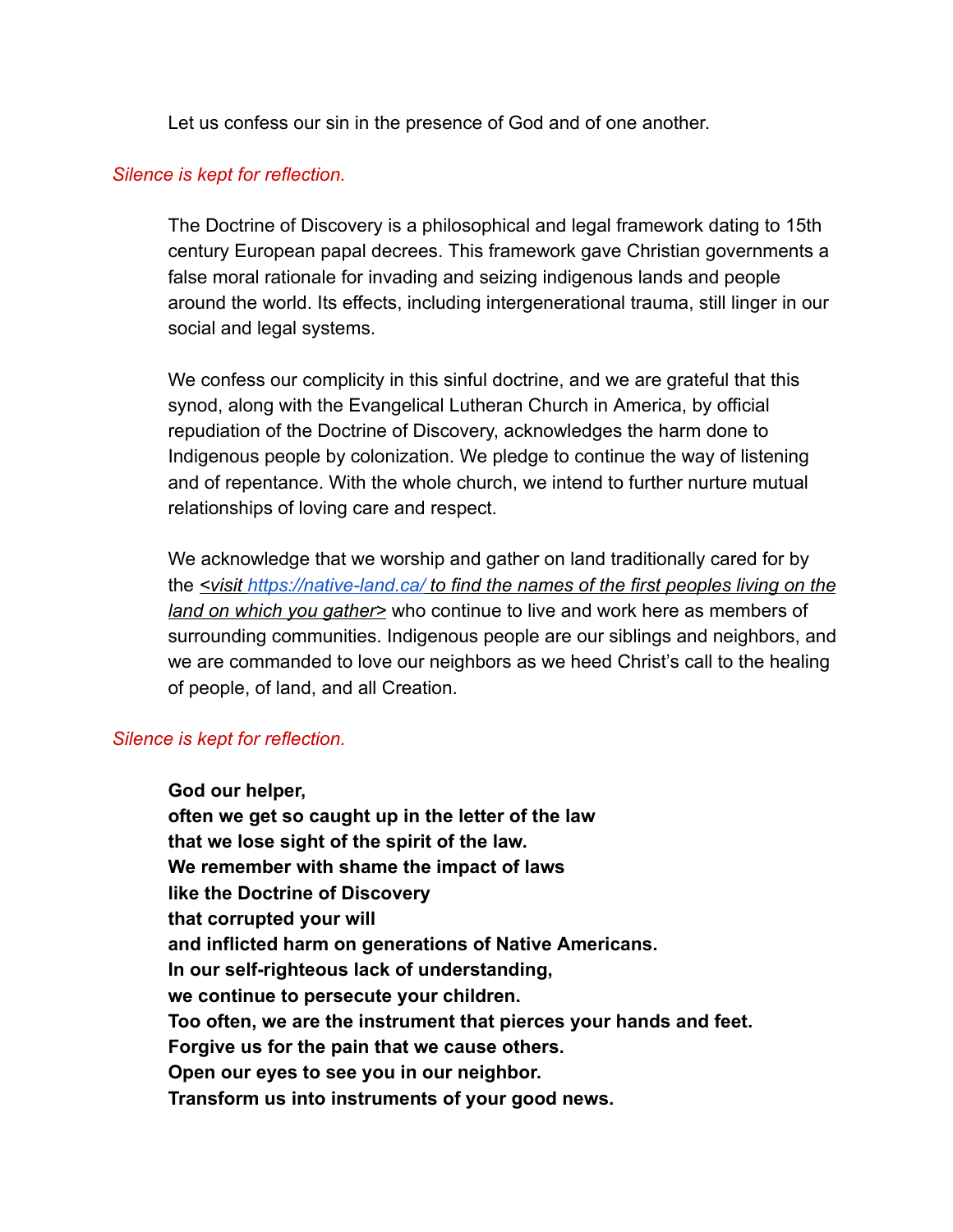#### *Silence is held.*

Siblings in Christ, hear the Good News. There is rejoicing in heaven when sinners repent. Put your trust in these promises: God will never leave you or forsake you. You who were lost have been found. For the sake of  $+$  Jesus Christ, your sins are forgiven. Rejoice with the angels at this good news. **Amen.** 

# **Confession and Forgiveness (Option 2)**

SMUDGING CEREMONY

#### *Please Stand.*

*A Native Person should lead this Prayer. We turn our bodies to the Four Directions as we pray the following prayers. Begin by turning toward the East and continue to turn, with each prayer, in a clockwise direction.* 

The smudging ceremony is like a prayer of confession, as we purify our minds and hearts. Reach out for the smoke and draw it into your heart. Sage will be burned during the Four Directions prayer.

### PRAYER TO THE FOUR DIRECTIONS

Creator God, the Great Mystery, the strength of the people, we honor you. Listen to the thoughts of your people. We respect the truth of your unseen world and care for your Creations to the east, to the south, to the west and to the north. We honor you by deeds and not words. We live by the ways you have entrusted to us within the circle of life. Come Great Spirit as we gather together here in your name.

#### *We invite you to participate by reading one of the prayers aloud, if you feel so called.*

### EAST

We face East: To your symbol color gold, the place of dawning, there is beauty in the morning, where the Seeker finds new visions as each sacred day is born. All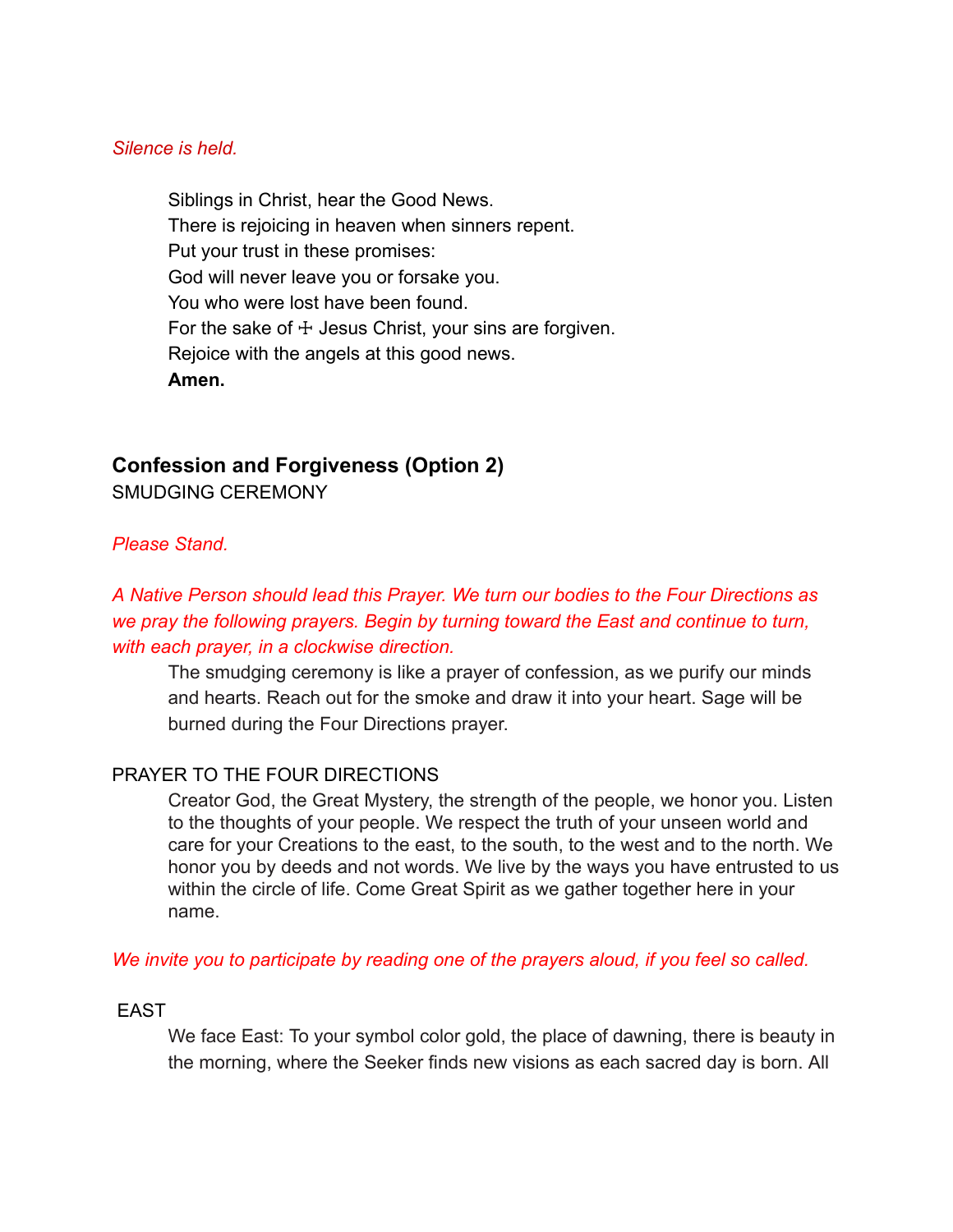who honor life around them, all who honor life within, shall shine with light and glory when the morning comes again. And we pray,

# **Come Holy Creator's Spirit, Come**

# SOUTH

We turn to the South: To your symbol color red, In the South, the place of growing there is wisdom in the earth, both the painful song of dying and joyful song of birth. As the earth gives up her lifeblood so her children's hearts may beat. We give back to her our reverence for the holy ground beneath our feet. And we pray,

# **Come Holy Creator's Spirit, Come**

# **WEST**

We turn to the West: To your symbol color black, the place of seeing, there is born a vision of the servant of the servants, who proclaimed the Gospel to us. Guide us at the end of each day and fill us with your peace. And we pray, **Come Holy Creator's Spirit, Come** 

# NORTH

We turn to the North: To your symbol color white, we look to God our Creator who cleanses our earth with snow, wind, and rain. To Jesus who fills us with the wideness of mercy and grace and lovingly embraces all the people. And the Holy Spirit who comes to inspire us. And we pray,

# **Come Holy Creator's Spirit, Come**

### EARTH

We face the earth: To your symbol color green, the place from whom we receive those things which sustain our life. It is with your breath, Creator God, and the earth, our mother, that we were created to be part of your whole creation. Keep us mindful, so that we may not despoil, rape, or hurt our mother in any way. Help us to live in harmony with all our relatives. And we pray,

# **Come Holy Creator's Spirit, Come**

# **SKY**

We face the sky: To your symbol color blue, the place from where your breath moves and the warmth of the sun flows. We see our brother the eagle carrying our prayers to you. From the sky you bring us rain, which refreshes the whole earth regardless of race, class, or other divisions that we have placed in your way. Keep us ever mindful of your grace and mercy, which shines upon us every day. Let us be faithful witnesses to your love and your power in all lives. And we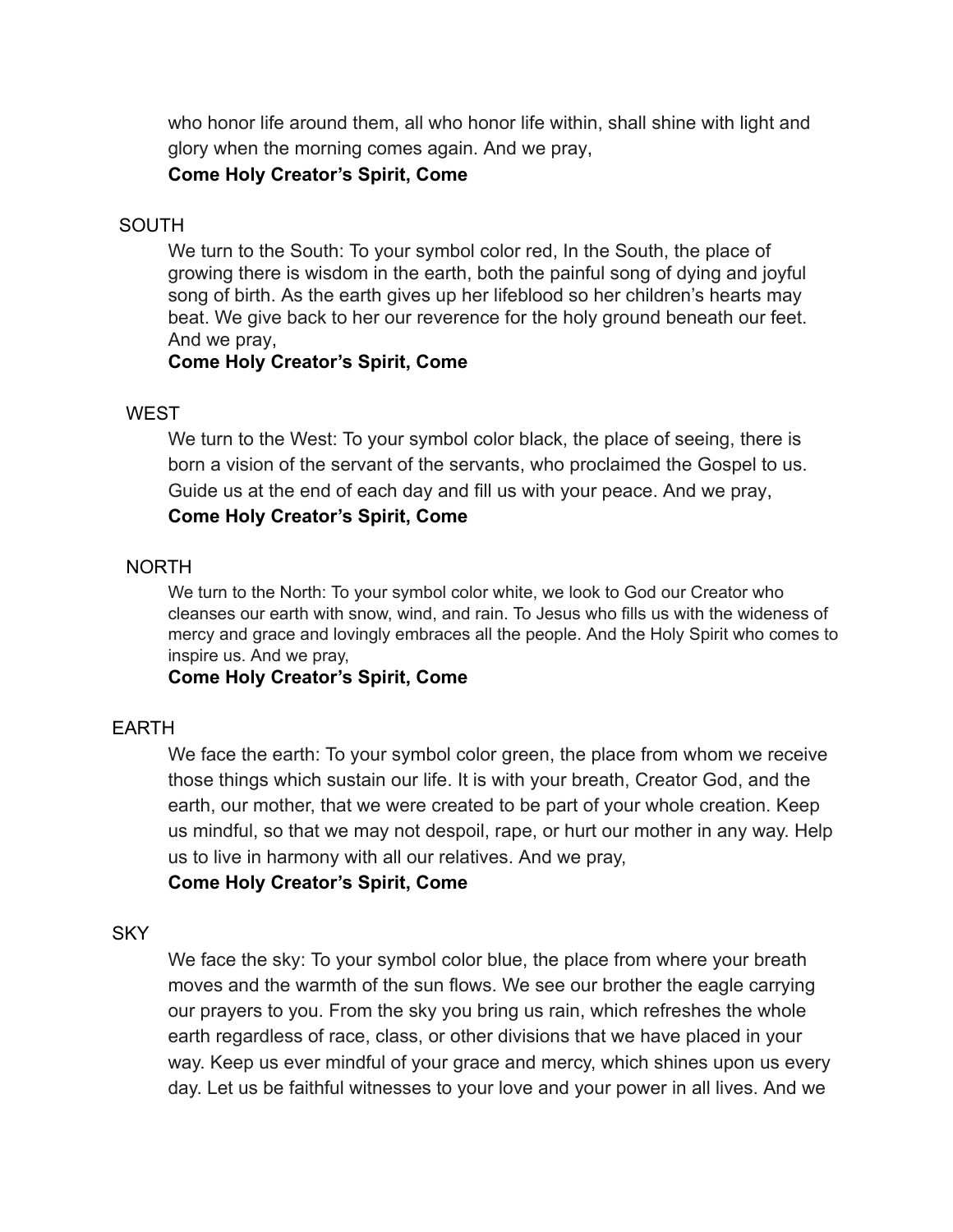#### pray,

**Come Holy Creator's Spirit, Come** 

#### **OURSELVES**

**We face ourselves in prayer to you, Creator God. We feel your presence in our lives. We remember that before we were born, you counted every hair on our head and you called us into relationship with you and into relationship with all our relatives: sun and moon and wind, the winged ones, the two-leggeds, the four-leggeds, those who swim, those who crawl, and those who are rooted into the earth. You have given each of us a calling. Help us not to forsake this calling by thinking only of ourselves. We**  asked for your help, Creator God. Amen.

#### **Prayer of the Day**

Creator, to you we give thanks in all you bring and ask for your guidance as we prepare to open our hearts and minds. Within this sacred circle, Jesus Christ is our center in all that we do. Help us to speak with honor and respect to all of creation and be open to the teachings we are given. As we walk this sacred journey together with our relations, open our eyes to understanding, and the strength to truly see the way to live with compassion, love and grace. For with your Spirit, we can face the winds together. **AMEN** 

### **Gospel Acclamation**

*"This is My Father's World"* vs. 1-2 (ELW 824)

#### **Readings**

Genesis 2:5-9, 18-22 Nehemiah 1:1-4, 2:1-5 John 9:2-7

#### **First Reading: Genesis 2:5-9, 18-22**

<sup>5</sup> when no plant of the field was yet in the earth and no herb of the field had yet sprung up—for the Lord God had not caused it to rain upon the earth, and there was no one to till the ground; <sup>6</sup> but a stream would rise from the earth, and water the whole face of the ground—<sup>7</sup> then the Lord God formed man from the dust of the ground, and breathed into his nostrils the breath of life; and the man became a living being. <sup>8</sup> And the Lord God planted a garden in Eden, in the east; and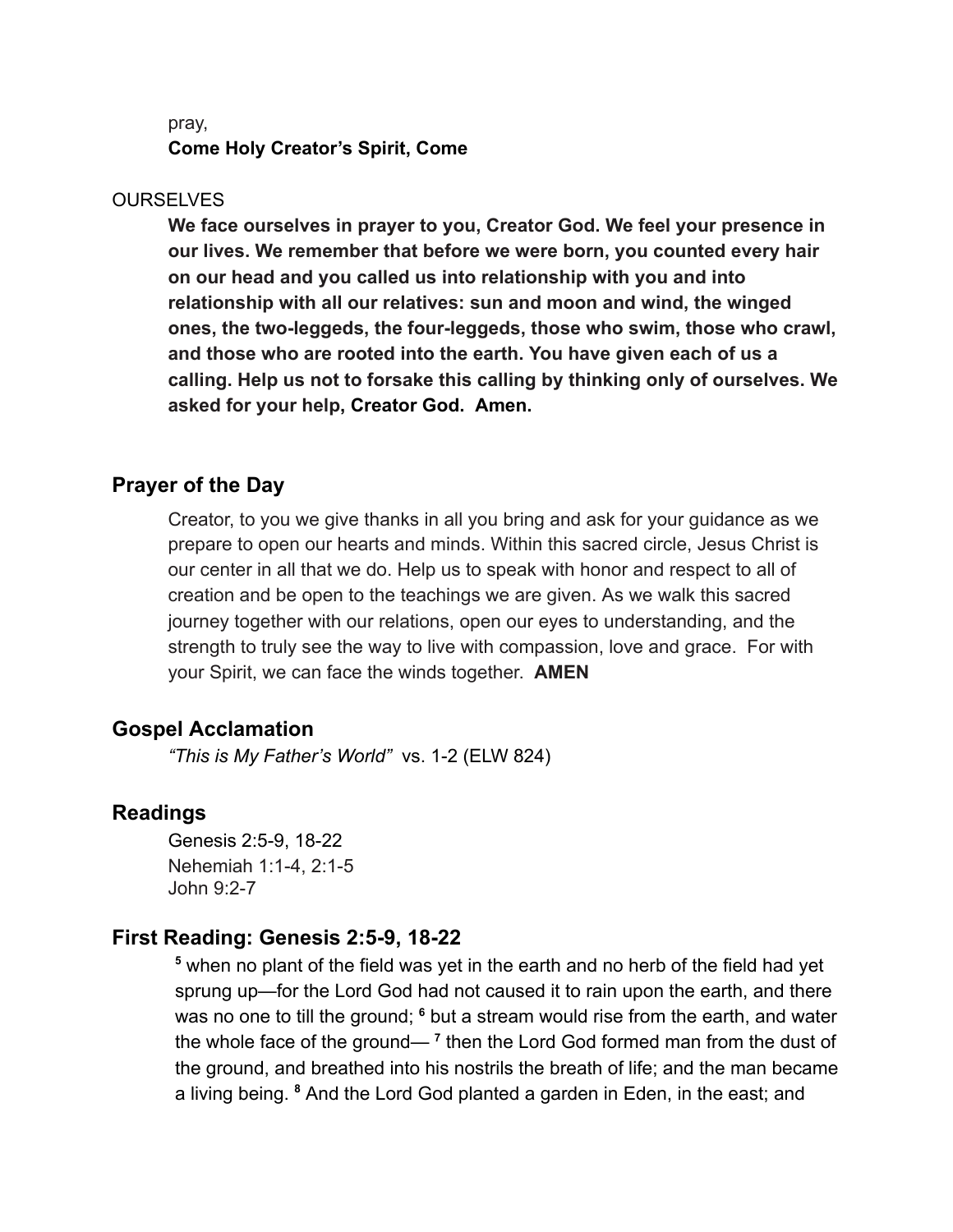there he put the man whom he had formed. **9** Out of the ground the Lord God made to grow every tree that is pleasant to the sight and good for food, the tree of life also in the midst of the garden, and the tree of the knowledge of good and evil. <sup>18</sup> Then the Lord God said, "It is not good that the man should be alone; I will make him a helper as his partner." **19** So out of the ground the Lord God formed every animal of the field and every bird of the air, and brought them to the man to see what he would call them; and whatever the man called every living creature, that was its name. <sup>20</sup> The man gave names to all cattle, and to the birds of the air, and to every animal of the field; but for the man  $c<sub>l</sub>$  there was not found a helper as his partner. <sup>21</sup> So the Lord God caused a deep sleep to fall upon the man, and he slept; then he took one of his ribs and closed up its place with flesh. <sup>22</sup> And the rib that the Lord God had taken from the man he made into a woman and brought her to the man.

# **Second Reading: Nehemiah 1:1-4, 2:1-5**

**1** The words of Nehemiah son of Hacaliah. In the month of Chislev, in the twentieth year, while I was in Susa the capital, **2** one of my brothers, Hanani, came with certain men from Judah; and I asked them about the Jews that survived, those who had escaped the captivity, and about Jerusalem. <sup>3</sup> They replied, "The survivors there in the province who escaped captivity are in great trouble and shame; the wall of Jerusalem is broken down, and its gates have been destroyed by fire."

**4** When I heard these words I sat down and wept, and mourned for days, fasting and praying before the God of heaven.

**2** In the month of Nisan, in the twentieth year of King Artaxerxes, when wine was served him, I carried the wine and gave it to the king. Now, I had never been sad in his presence before. <sup>2</sup> So the king said to me, "Why is your face sad, since you are not sick? This can only be sadness of the heart." Then I was very much afraid. **3** I said to the king, "May the king live forever! Why should my face not be sad, when the city, the place of my ancestors' graves, lies waste, and its gates have been destroyed by fire?" <sup>4</sup> Then the king said to me, "What do you request?" So I prayed to the God of heaven. **<sup>5</sup>** Then I said to the king, "If it pleases the king, and if your servant has found favor with you, I ask that you send me to Judah, to the city of my ancestors' graves, so that I may rebuild it."

# **Gospel: John 9:2-7**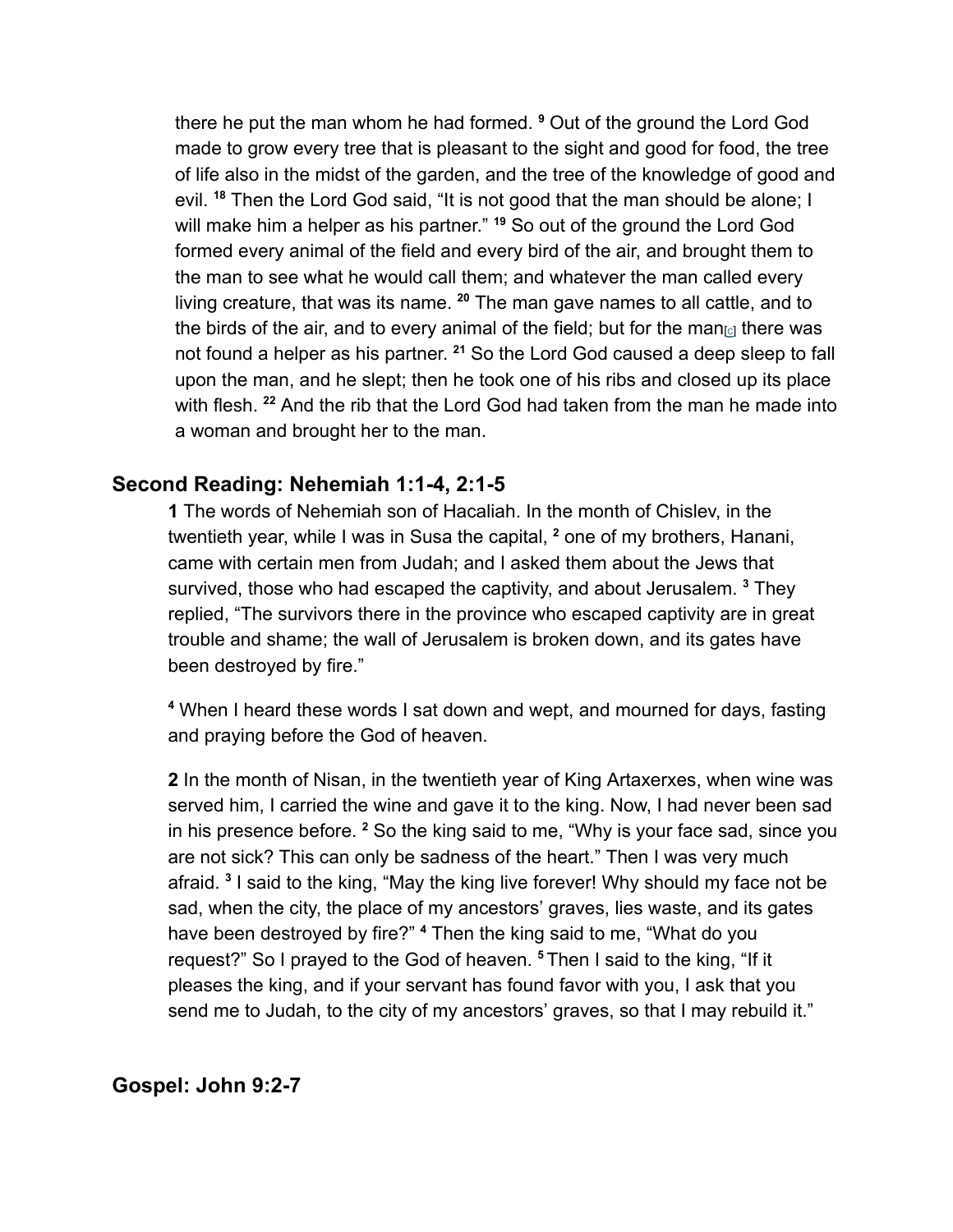**2** His disciples asked him, "Rabbi, who sinned, this man or his parents, that he was born blind?" <sup>3</sup> Jesus answered, "Neither this man nor his parents sinned; he was born blind so that God's works might be revealed in him. **<sup>4</sup>** We must work the works of him who sent me while it is day; night is coming when no one can work. <sup>5</sup> As long as I am in the world, I am the light of the world." <sup>6</sup> When he had said this, he spat on the ground and made mud with the saliva and spread the mud on the man's eyes, <sup>7</sup> saying to him, "Go, wash in the pool of Siloam" (which means Sent). Then he went and washed and came back able to see.

# **Prayers of Intercession**

*The prayers are prepared locally for each occasion. The following examples may be adapted or used as appropriate.* 

**Triune God, We come before you As many parts of a single body; People drawn from every tribe, Every nation, every language; Some Indigenous –peoples of this land; Some refugees, immigrants, pilgrims –people on the move; Some hosts, some guests; All of us searching for an eternal place Where we can belong.** 

Creator, remind us The earth and everything in it is yours, But in our arrogance, we think we own it. In our greed, we think we can steal it. In our thoughtlessness, we destroy it. We forget that you created it to bring praise and joy to you, That you gave it as a gift, for us to steward, For us to enjoy, For us to see more clearly your beauty and your majesty. Restore your creation. Bring peace to all our relatives. God, in your mercy, **Hear our prayer** 

Jesus, save us.

We cry out in response to the pains of this world. We mourn for the losses we feel. We hunger for your reconciliation, For that day when people, from every tribe and every tongue will gather in peace.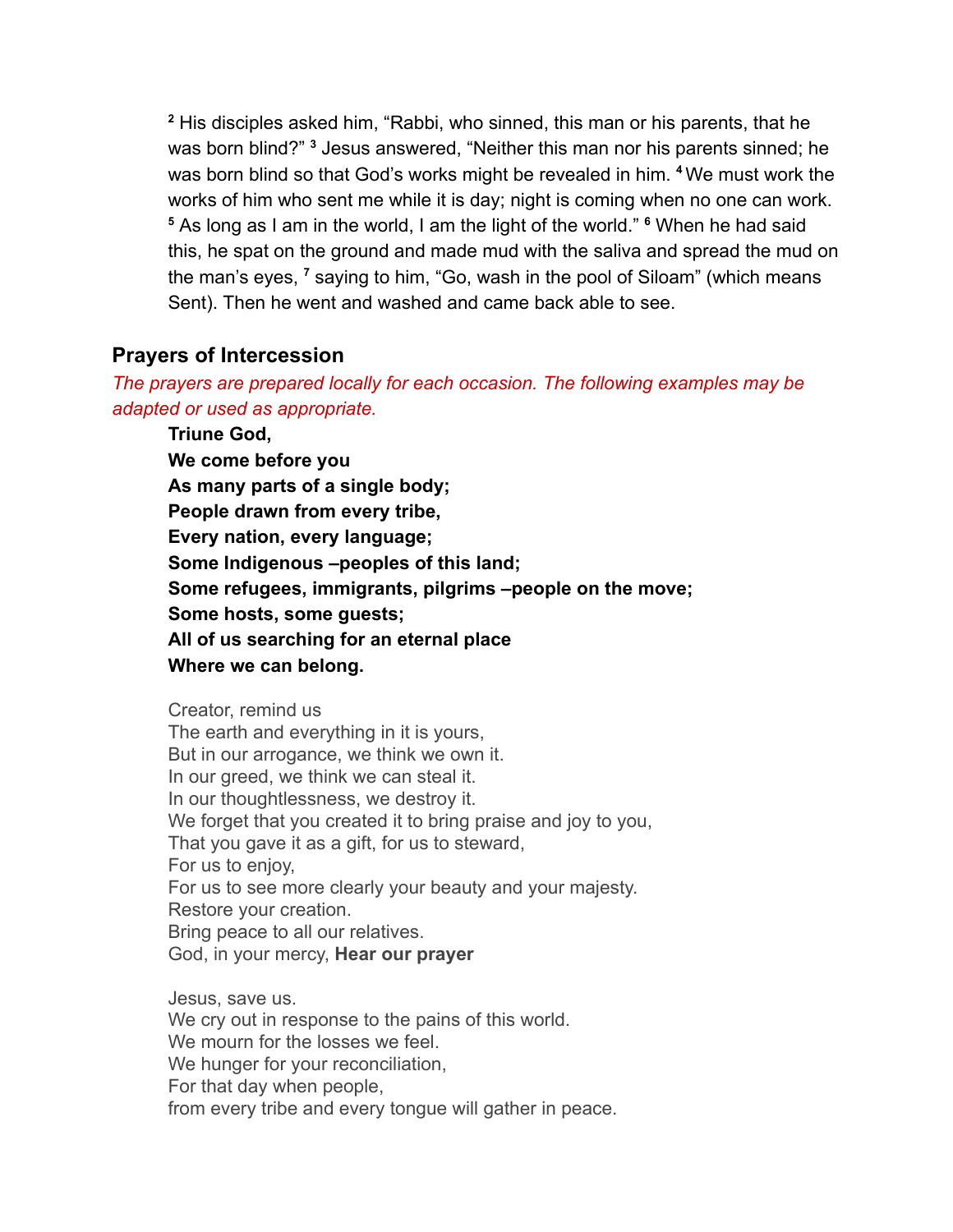God, in your mercy, **Hear our prayer** 

Holy Spirit, show us. Help us remember that the body is made up of many parts; Each one unique and every one necessary. Teach us to embrace the discomfort that comes from our diversity And to celebrate the fact that we are unified, Not through our sameness, But through the blood of our Lord and Savior Jesus Christ. God, in your mercy, **Hear our prayer** 

**Triune God, we love you. Your creation is beautiful. Your salvation is merciful. And your wisdom is beyond compare. We pray this all in Jesus' name. Amen** 

# **Offering Prayer**

God our provider, we bring nothing into this world and we can take nothing out of it. Accept the gifts you have first given us, which we bring to your table, and with them the offering of our lives. Nourish us now with the life that really is life, revealed to us in Jesus Christ, our Savior and Lord. **AMEN** 

# **Sharing of the Peace**

As a community let us embrace the ongoing work of understanding and peace making.

### **The Great Mystery who is God makes peace within us. Let us claim it. The Great Mystery who is God makes peace between us. Let us share it.**

The peace of the Great Mystery be with you in all things.

You are invited to take a moment to offer a prayer of peace into the world.

### **Invitation to Communion**

Jesus welcomes sinners and eats with them. Come, take your place at the feast.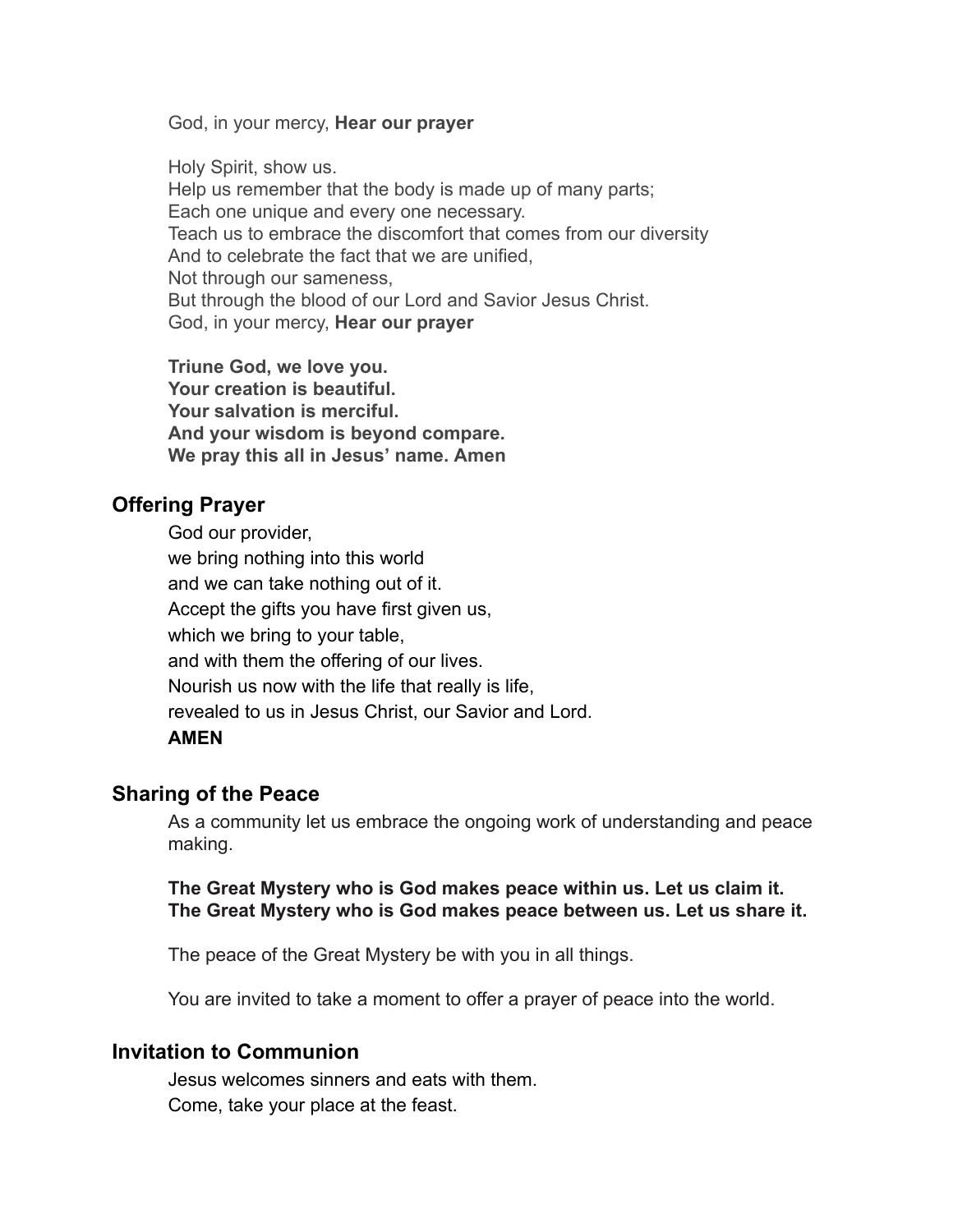# **Prayer after Communion**

Jesus Christ, our leader, you are the Son of the Creator. Today we became your children. Today we became your grandchildren. We will live as you have taught us. We will follow your commandments. Watch over us. Speak to us from the trees, from the grass and herbs, from the breeze, from the passing rain, from the passing thunder and the deep waters. Before us there is beauty, behind us there is beauty. Allow us to walk a long life in happiness, completed in beauty.

Creator together our breath is a prayer to you. As we prepare to leave this sacred space, give us your peace as our time together in this sacred and holy space is done.Grant us rest on this earth, and give us rest we get to heaven once our time on your wondrous Creation is finished.

### **AMEN**

*(Adapted from the Liturgy of St. John's, Red Lake MN- Red Lake Band of Chippewa & Elizabeth Gaskins, Muscogee (Creek))* 

# **Blessing**

Great Spirit, our Creator God, look upon these faces gathered in holy community together and send them anywhere you would have them go, so that they may embody the word of reconciliation through their actions. Walk with them so that they may face the winds of change and walk the good road. Enlighten them. Sustain them. May God our Creator be with you this day and always. **AMEN** 

# OR

As God has loved you, go forth and love the circle of life created by God's hand. As you have received Christ Jesus the Lord, continue to live your lives in Christ. May you be a blessing to all whose paths cross your own. **AMEN** 

# **Lord's Prayer**

And now we say the Nez Perce version of the Lord's Prayer:

**Oh Great Spirit, You are our Shepherd Chief, in the most high place whose home is everywhere, even beyond the stars and moon. Whatever You want done, let it be done everywhere. Give us your gift of bread day by day.**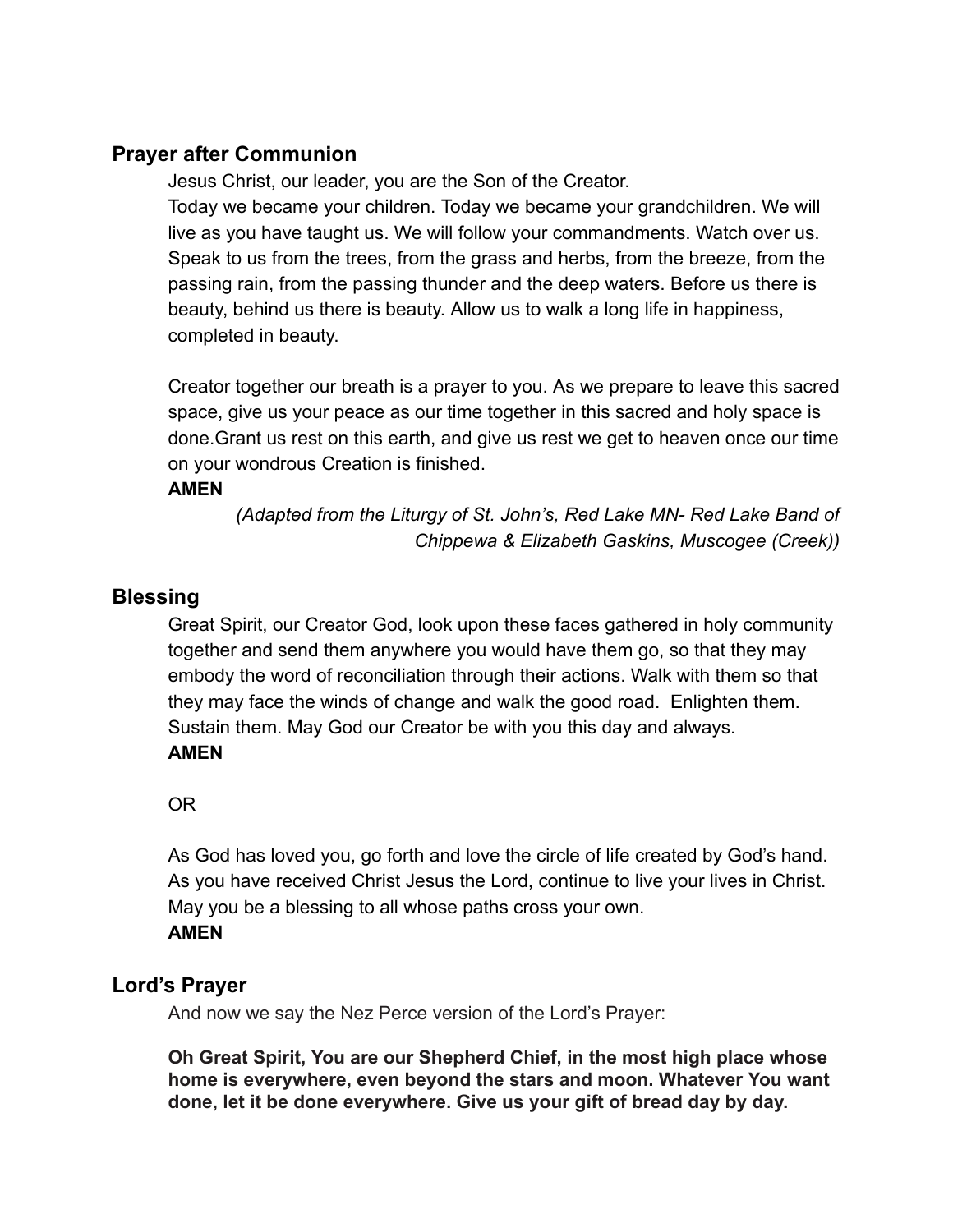**Forgive our wrongs as we forgive those who wrong us. Take us away from wrong doings. Free us from all evil, for everything belongs to You. Let your power and glory shine forever. Amen** 

# **OR**

In Ezekiel 38:23, "I will magnify Myself, sanctify Myself, and make myself known in the sight of many nations; and they will know that I am the LORD." As we come together in unity to praise you God our Creator, let us pray each in our own language as Jesus has taught us…

**Our Father, who art in heaven, hallowed be thy Name, thy kingdom come, thy will be done, on earth as it is in heaven. Give us this day our daily bread. And forgive us our trespasses, as we forgive those who trespass against us. And lead us not into temptation, but deliver us from evil. For thine is the kingdom, and the power, and the glory, for ever and ever. Amen.** 

# **OR**

# **Non-Communion Sunday or Virtual Service**

As a scattered community we won't take communion together in today's service in part because communion is something we do together as one body of Christ. But when the Israelites were wandering in the desert, they cried out to God and God sent manna. We know that in times of crisis, God feeds hungry people. We know there are so many ways that God nourishes our hungry souls. God, give us companions on the way, and God, give us bread and water for the journey ahead.

(Leader holds up a communion wafer or tradition communion loaf and as he breaks it says..)

For all.. for all for whom Christ has died, this is bread for the Journey. Christ says, "This is my Body, do this in remembrance of me."

(Holds up a Rice cake and as she breaks it says…) For us, this is bread for the journey. We do this in remembrance of Christ

(Holds up a tortilla or flatbread and as she breaks it says…) For us, this is bread for the journey. We are asked to do this in remembrance of Christ.

(Holds up a cardamom braid and as he breaks it says…) For us, this is bread for the journey.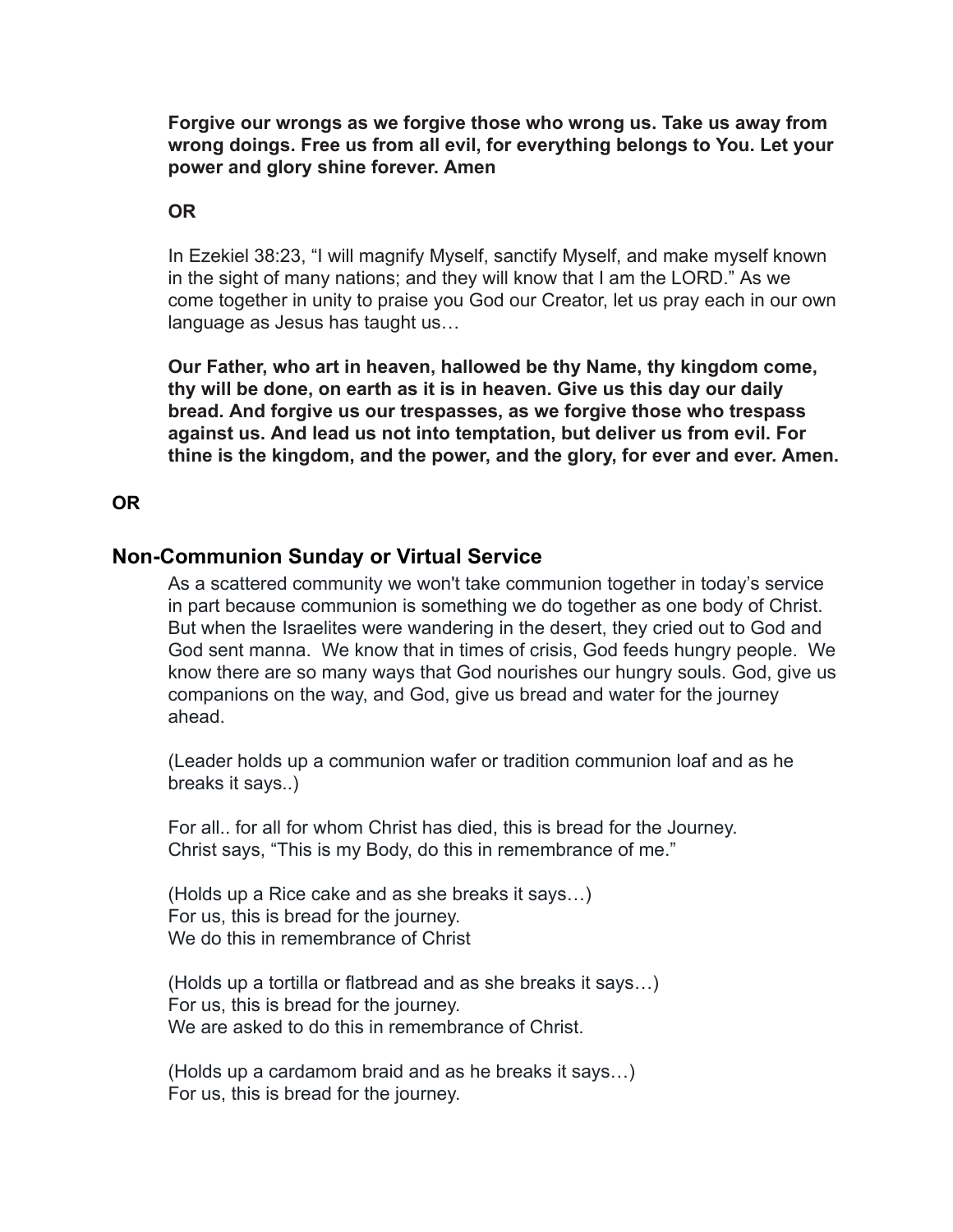What will we do together in remembrance of Christ?

(Holds up a lefse round, and as she breaks it says…) For us, this is bread for the journey. May all that we do this day and every day be in remembrance of Christ.

(while allowing the Manoomin to fall from her fingers, says….) For us, this is bread for the journey.

Let us pray… Gitchi Manitou, we give you thanks that in your Son Jesus Christ you have given us bread for the journey and wine in the dessert. Open our eyes to see you in all things, in every part of creation and in every person we meet. May we remember that we are on this journey together with you and with all our siblings. Give us grateful hearts that we might say, miigwech, thank you, for bringing us together here and for leading us on the journey ahead. Amen.

# **Lord's Prayer**

And now we say the Nez Perce version of the Lord's Prayer:

**Oh Great Spirit, You are our Shepherd Chief, in the most high place whose home is everywhere, even beyond the stars and moon. Whatever You want done, let it be done everywhere. Give us your gift of bread day by day. Forgive our wrongs as we forgive those who wrong us. Take us away from wrong doings. Free us from all evil, for everything belongs to You. Let your power and glory shine forever. Amen** 

#### **OR**

In Ezekiel 38:23, "I will magnify Myself, sanctify Myself, and make myself known in the sight of many nations; and they will know that I am the LORD." As we come together in unity to praise you God our Creator, let us pray each in our own language as Jesus has taught us…

*(have multiple voices read the following versions of the Lord's prayers at the same time)* 

**Our Father, who art in heaven, hallowed be thy Name, thy kingdom come, thy will be done, on earth as it is in heaven. Give us this day our daily bread. And forgive us our trespasses, as we forgive those who trespass against us. And lead us not into temptation, but deliver us from evil. For thine is the kingdom, and the power, and the glory, for ever and ever. Amen.** 

**Oh Great Spirit, You are our Shepherd Chief, in the most high place whose home is everywhere, even beyond the stars and moon. Whatever You want**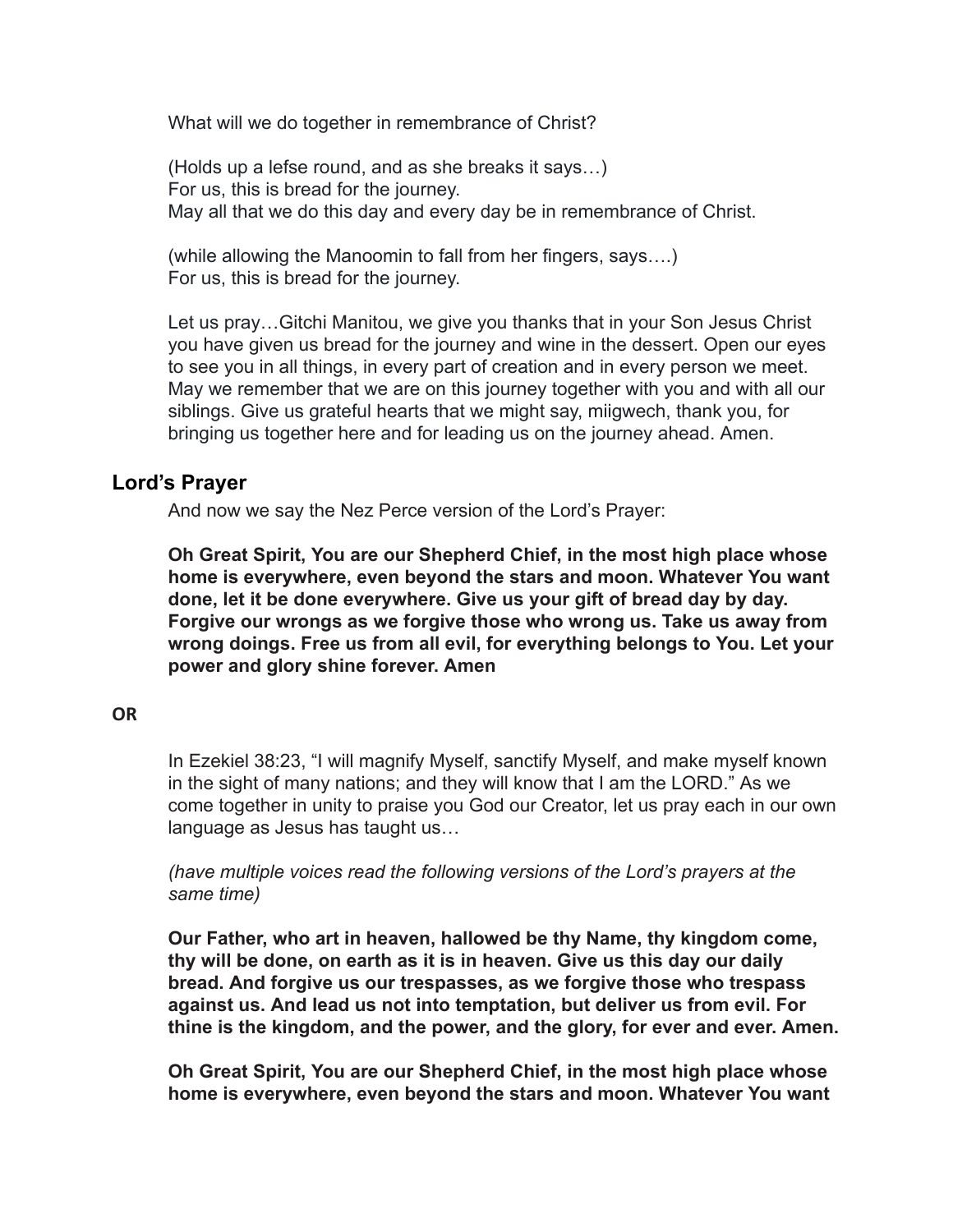**done, let it be done everywhere. Give us your gift of bread day by day. Forgive our wrongs as we forgive those who wrong us. Take us away from wrong doings. Free us from all evil, for everything belongs to You. Let your power and glory shine forever. Amen** 

**Our Father in heaven, hallowed be your name. Your kingdom come, your will be done, on earth as it is in heaven. Give us this day our daily bread, and forgive us our debts, as we also have forgiven our debtors. And lead us not into temptation, but deliver us from evil. Amen.** 

**Our Father in heaven, hallowed be your Name, your kingdom come, your will be done, on earth as in heaven. Give us today our daily bread. Forgive us our sins as we forgive those who sin against us. Save us from the time of trial, and deliver us from evil. For the kingdom, the power, and the glory are yours, now and forever. Amen** 

# **Sending Prayer**

Jesus Christ, our leader, you are the Son of the Creator. We will live as you have taught us. We will follow your commandments. Gichi-Manidoo, the Holy Spirit, watch over us. Speak to us from the trees, from the grass and herbs, from the breeze, from the passing rain, from the passing thunder and the deep waters. Gizhe-Manidoo (gee-zhay man-i-do), the Great Mystery who is our God, before us there is beauty, behind us there is beauty. Allow us to walk a long life in happiness, completed in beauty.

Together our breath is a prayer rising to you. Give us your peace. Grant us rest on this earth, and give us rest when we get to heaven once our time in your wondrous Creation is finished. **AMEN** 

# **Dismissal**

We have honored Christ, our brother; all my relatives, go in peace. **Thanks be to God.** 

### **Children's Message**

Old Turtle by Douglas Wood Digital reading by Melissa Fain can be found at: https://www.youtube.com/watch?v=0itq-Uk43mE

# **Possible Hymns:**